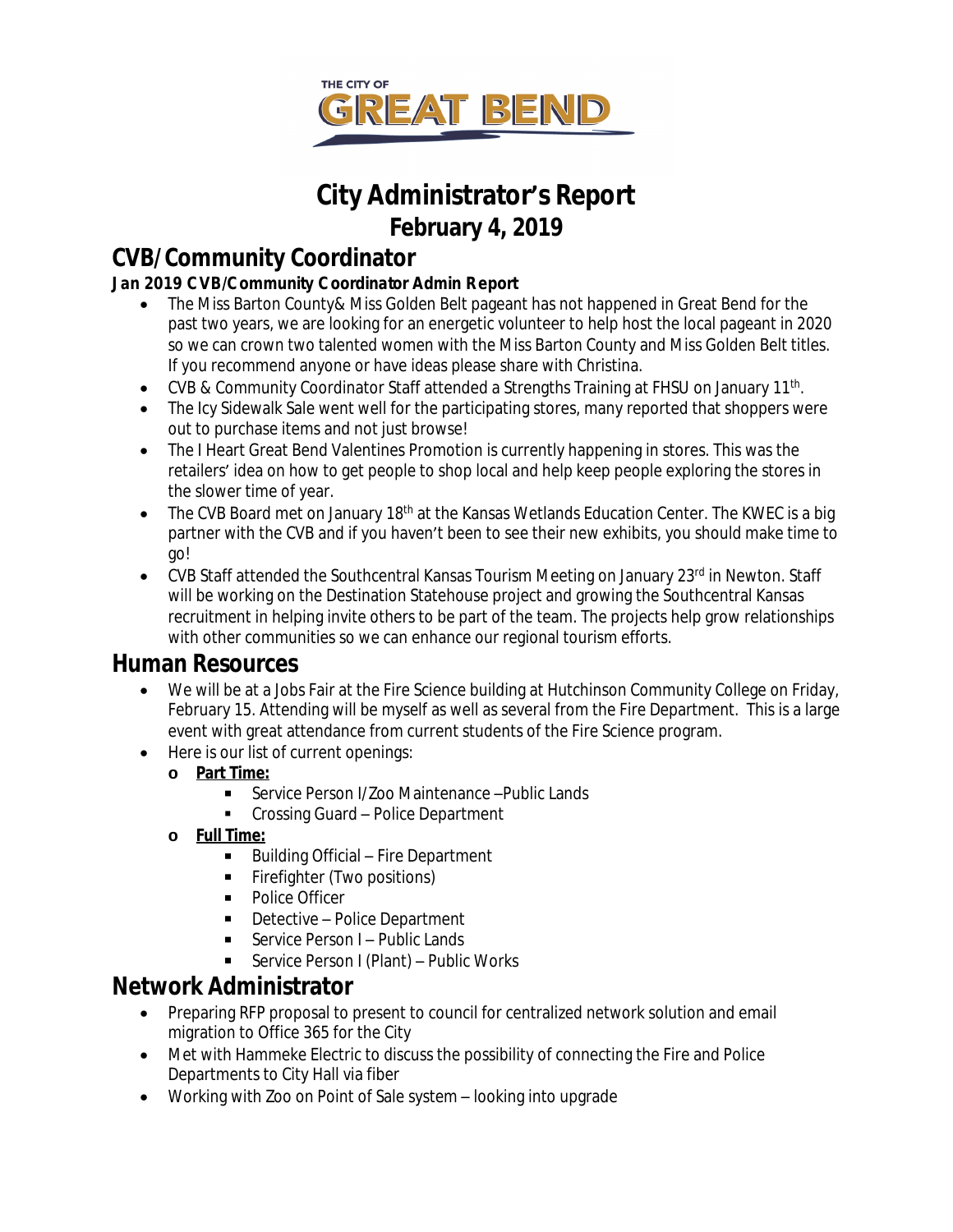

- Working on intranet solution for the City
- Continuing Phishing email tests for Security Awareness Training for the City
- Continuation of computer replacements working to install Windows 10 city-wide

### **Public Lands**

- Scott Keeler, Dale Henning, and Sara Hamlin attended KU's Supervisory Leadership Training
- Christmas decorations were taken down.
- 690 trees were trimmed in the nursery.
- 100 + trees trimmed in the parks.
- 61 trees were transplanted in the parks.
- Continue to make repairs and maintenance to the equipment / facilities.

### **Public Works**

#### **Property Maintenance Enforcement:**

- 42 Complaints this month with 8 being citizen reported
	- a. 34 complaints for trash/refuse
	- b. 7 complaints for motor vehicles
	- c. 0 complaints for overgrown vegetation
	- d. 0 complaint for illegal dumping
	- e. 0 complaints were investigated and no violation found
	- f. 0 complaint for minimum standards
	- g. 0 complaint for graffiti
	- h. 1 investigated with no violation found
- 8 Abatement notices sent out
- 2 Abatements performed
- 82 Cases closed per citizen compliance
- 41 Motor vehicles were brought into compliance

#### **Street Department**

- 1. 138 bags of cold patch equal to 6900 pounds of material used to patch pot holes.
- 2. Painted 8<sup>th</sup> Street between Grant and McKinley. Installed new stop & street signs.
- 3. Performed concrete repair to alley approach on 19<sup>th</sup> Street between Baker and Kansas.
- 4. 158 cubic yards of debris sweepers removed this month.
- 5. 64 Blocks of city streets bladed.
- 6. 11 Blocks of alley's bladed this month.
- 7. Replaced three (3) photocells and four (4) bulbs on the street scape lighting.
- 8. Repaired pedestrian lighting at the 10<sup>th</sup> and Harrison intersection
- 9. Performed unclassified excavation to correct the flow line on the northern ditch along 8<sup>th</sup> Street near C Street.
- 10. Repaired eroded areas on the flood control.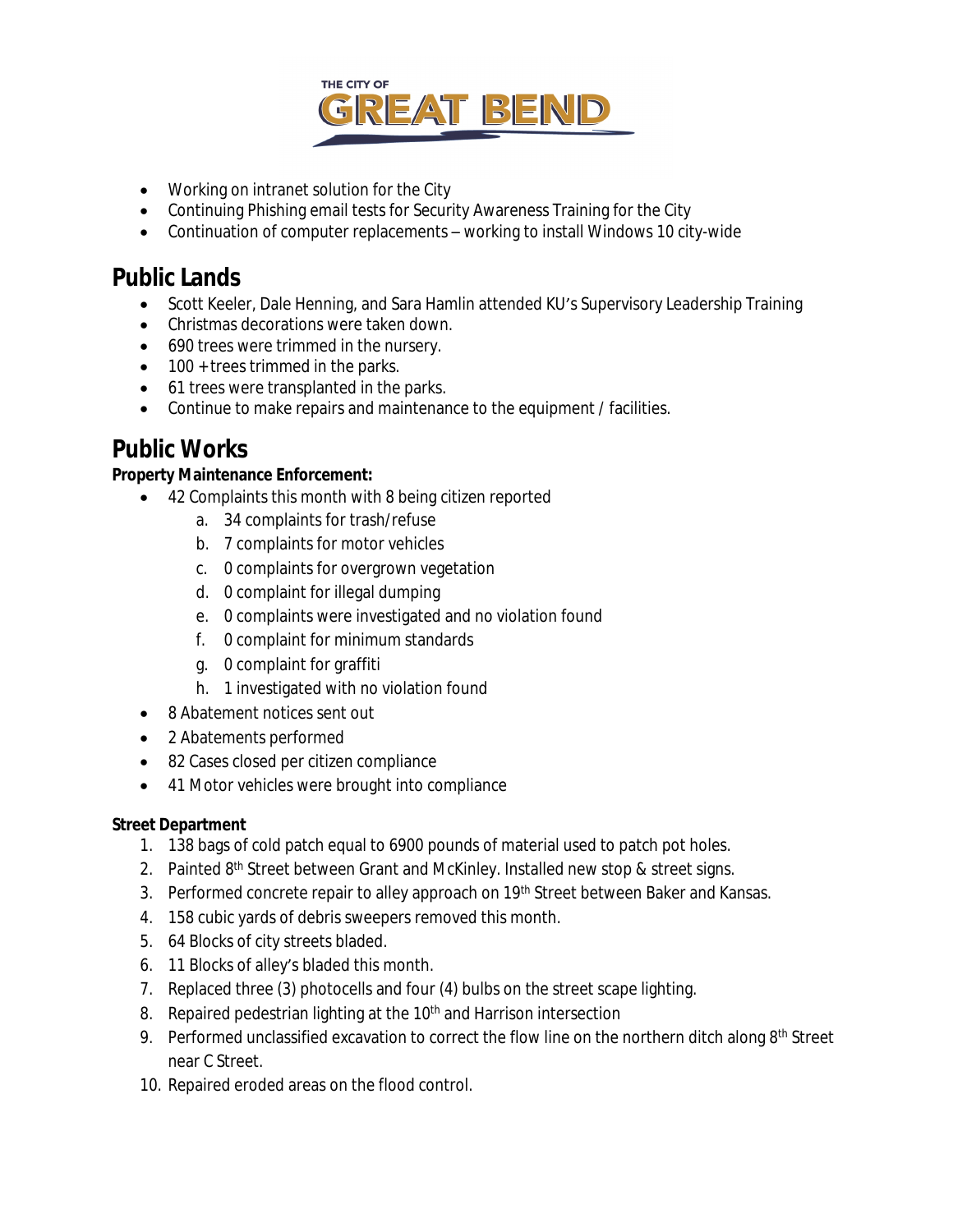

- 11. Cleaned compost facility, screened compost, and turned windrows.
- 12. Cleaned out the Madison Street ditch. Hauled off approximately nine (9) tons.
- 13. Performed snow and ice removal.

#### **Utilities**

Wastewater Yearly Progress

|           |                                   | 2018 Actual | <b>2018 Goal</b> | % Completed |
|-----------|-----------------------------------|-------------|------------------|-------------|
|           | Clean storm lines                 |             | 25,000           | 0%          |
|           | Clean sanitary lines<br>$\bullet$ | 2,910       | 100,000          | 2%          |
|           | Manholes rehabilitated            |             | 10               | 0%          |
| $\bullet$ | Water yearly Progress             |             |                  |             |
|           |                                   | 2018 Actual | 2018 Goal        | % Completed |

- Change out fire hydrants 1 5 30%
- Projects completed
	- WATER WELLS
		- i. No projects completed
- WATER DISTRUBUTION
	- turn valves for APAC
	- Fixed five (5) water leaks
		- i. 3 Service line leaks
		- ii. 2 Main line leaks
		- iii. Replaced one (1) fire hydrant
- SANITARY SEWERS
	- Cleaned 2,910 feet of sanitary sewer lines
- WASTEWATER PLANT
	- Monthly report to KDHE
	- Annual Under Ground Storage Tank Report to KDHE
	- Annual renewal of KDHE special waste permit to the landfill
	- Annual Biosolids report to EPA
- PRETREATMENT
	- Started receiving and reviewing Dental amalgam surveys
	- Inspected Great Bend Industries
	- Inspected Doonan Trailer
	- Issued liquid waste hauler permits
- Locates
	- $165$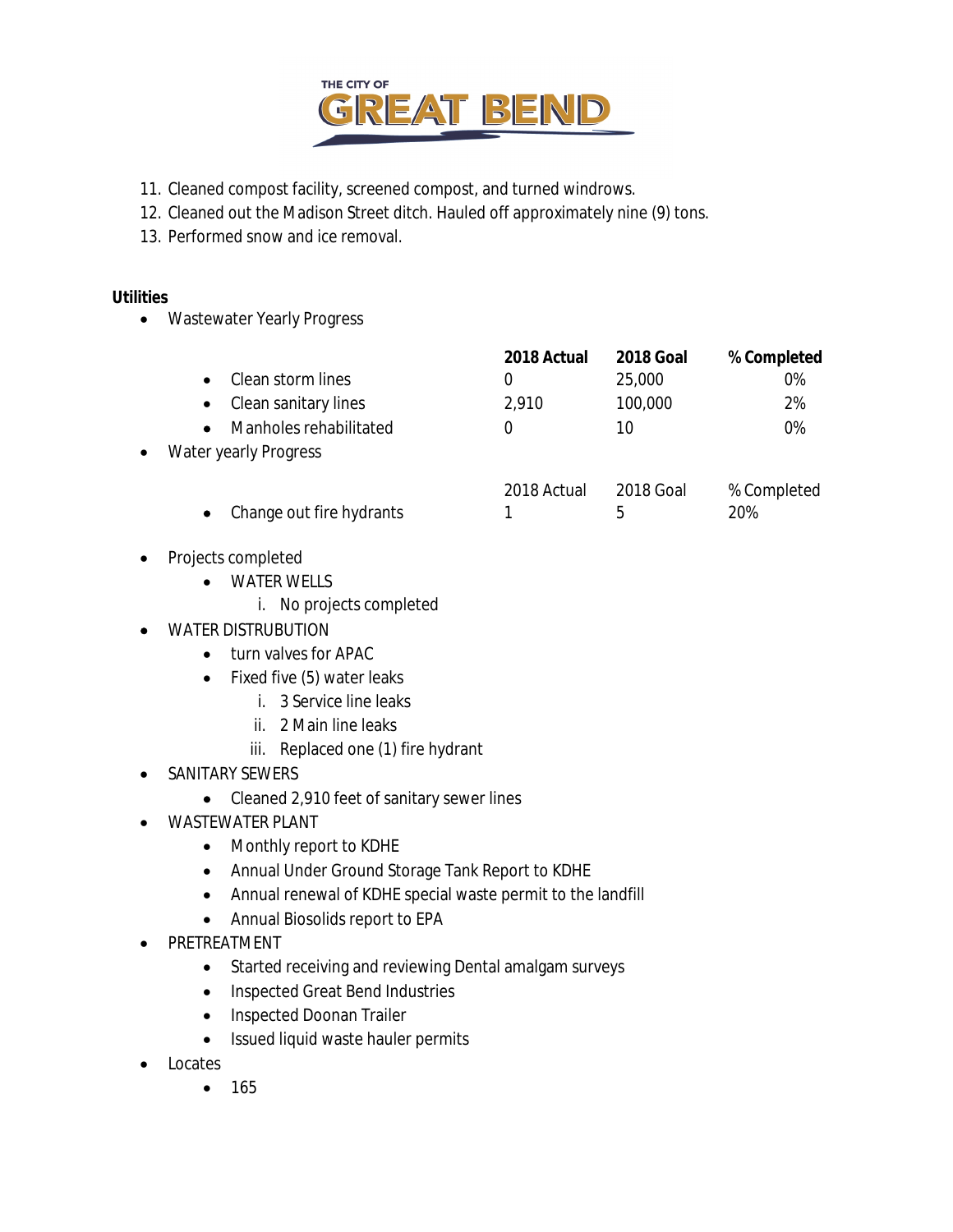

- January projects
	- Continue industrial permits inspections
	- EPA pretreatment annual report
	- Water use report
- Training
	- Four (4) employees attended Lift Station Operation & Maintenance training in Junction City, KS

### **Engineering**

- Worked on calculating quantities for the proposed downtown area asphalt mill and overlay.
- Worked on updating the City's Stormwater Management Plan.
- Moved office from City Hall to the Public Works facility at 525 Morton Street.
- Waterline Improvements
	- o Change Order #4 for Council approval on February 4<sup>th</sup>.
	- o Additional waterline replacement along Forest being priced by APAC along with installation of Storz nozzle adaptors for fire hydrants. This will be presented for Council approval with Change Order #5.
- FY 2019 Resurfacing Program US-56 (10<sup>th</sup>) from Hickory to 1300' west of Kiowa
	- o Quantities and exhibit provided for City use in bidding of additional ADA, storm sewer, as well as curb and gutter removal and replacement.
	- o PEC to finalize plans on roadway resurfacing project and submit to KDOT for approval.
- 10<sup>th</sup> and Grant Intersection
	- o Preconstruction meeting with City, KDOT, and Morgan Brothers Construction on February 6, 2019.
	- o Early start date March 4, 2019 (TBD at preconstruction meeting).
- 8<sup>th</sup> Street Paving Improvements
	- o Project complete and open to through traffic.
- 8<sup>th</sup> Street Waterline and Sanitary Sewer Improvements
	- o Project complete.
- Crest Theatre HVAC Improvements
	- **o** Advertise for bids February 15, 2018. Work to be completed in Spring 2019.
- Street Assessment and GIS Mapping
	- o 250 blocks of city streets have been inspected for the ArcGIS system.

# **Fire/EMS/Inspection/Code Enforcement**

Fire/EMS/Inspection/Code Enforcement

- Firefighter IV Matt Peterson was promoted to Captain. Four candidates tested for the Fire Captain position and it was extremely close. Congratulations Captain Peterson!
- Chief McCormick and FF Smith attended Drone Training in Hays and obtained their FFA Pt 107 Drone licenses.
- Chief McCormick spoke at the monthly meeting for the Progress Club and the Noon Lion's Club.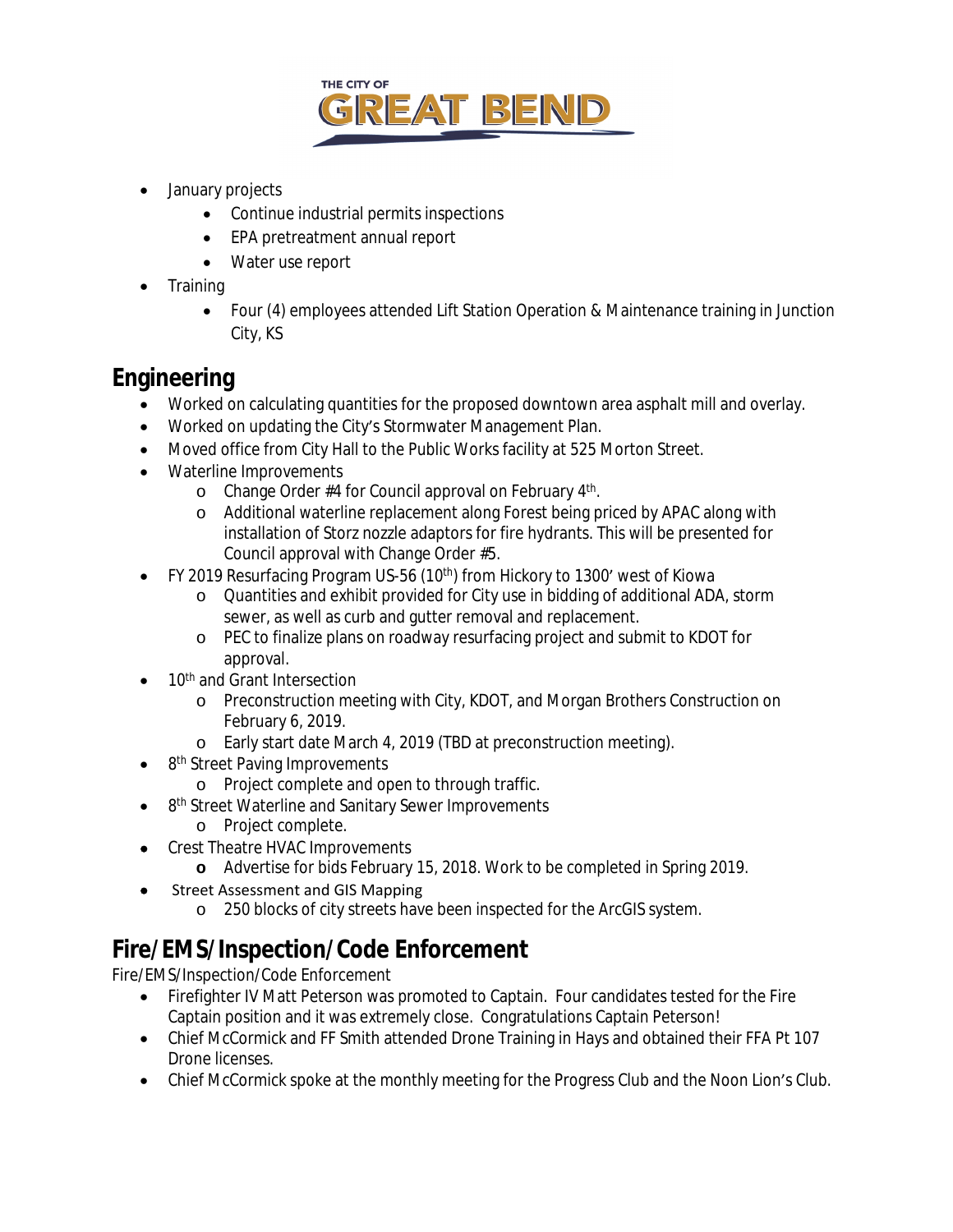

- Chief McCormick and Captain Yoder attended a Task Force 5 meeting in Wichita to discuss the criteria for Urban Search and Rescue Teams. The group received a grant that will provide additional training on swift water and boat operations throughout 2019. This training is put on by a Homeland Security grant.
- Chief McCormick attended a Region III meeting in Pratt.
- Chief McCormick attended the first class of a yearlong Certified Public Manager course.
- The annual Township meeting was held with the four townships covered under the Great Bend Fire Department's territory. This meeting is held to review the annual contract rates. We are currently in year 4 of the five-year contract period.
- Chief McCormick, Chief Robison, Chief Perkins and Chief Stettinger along with other City supervisors attended the KU Leadership seminar.
- Inspector Orth completed a walkthrough with B Shift of The Fieldhouse.
- Fire Inspections Activity for January *(figures reflect 1/1 to 1/29/19)*

|                                      | 2018 | 2019 |  |
|--------------------------------------|------|------|--|
| <b>Commercial Building Inspected</b> | 33   | 30   |  |
| Daycare / Schools                    |      |      |  |
| <b>Fire Extinguisher Demos</b>       | n/a  |      |  |
| <b>Violations Found</b>              | 39   | 38   |  |

Department Activity for January *(figures reflect 1/1 to 1/28/19)*

|                               | 2018           | 2019           |  |  |  |
|-------------------------------|----------------|----------------|--|--|--|
| <b>Fire Incidents</b>         | 28             | 25             |  |  |  |
| <b>EMS Incidents</b>          | 149            | 139            |  |  |  |
| <b>Total PT Contacts</b>      | 177            | 164            |  |  |  |
| <b>Carbon Monoxide Calls</b>  | 5              | 2              |  |  |  |
| <b>Average Response Time</b>  | 4 mins 18 secs | 4 mins 13 secs |  |  |  |
| <b>Average Turnout Time</b>   | 51 secs        | 40 secs        |  |  |  |
| <b>Overlapping Calls</b>      | 23.73%         | 18.9%          |  |  |  |
| <b>Year to Date Incidents</b> | 177            | 164            |  |  |  |

Building Inspection *(figures reflect 1/1 to 1/29/19)*

| January 2018     |                 |          | January 2019 |            |                 |          |           |            |
|------------------|-----------------|----------|--------------|------------|-----------------|----------|-----------|------------|
|                  |                 | Plumbin  | Electric     | Mechanic   |                 | Plumbin  | Electrica | Mechanic   |
|                  | <b>Building</b> |          | al           | al         | <b>Building</b> | a        |           | al         |
| Commerci         |                 |          |              |            |                 |          |           |            |
| al               |                 | 4        |              |            | 4               |          |           |            |
| <b>Residenti</b> |                 |          |              |            |                 |          |           |            |
| al               | 18              | 14       | 5            |            | 15              | 11       |           |            |
| <b>Estimated</b> | \$313,343.      | \$7,250. | \$7,540.     | \$161,259. | \$328,788.      | \$5,800. | \$4,000.0 | \$27,958.0 |
| Cost             | 00              | 00       | 00           | 00         | 00              | 00       |           |            |

- Code Enforcement
	- o 5 cases closed
	- o 7 new cases
	- o 33 total open cases
	- o 30 follow-ups completed